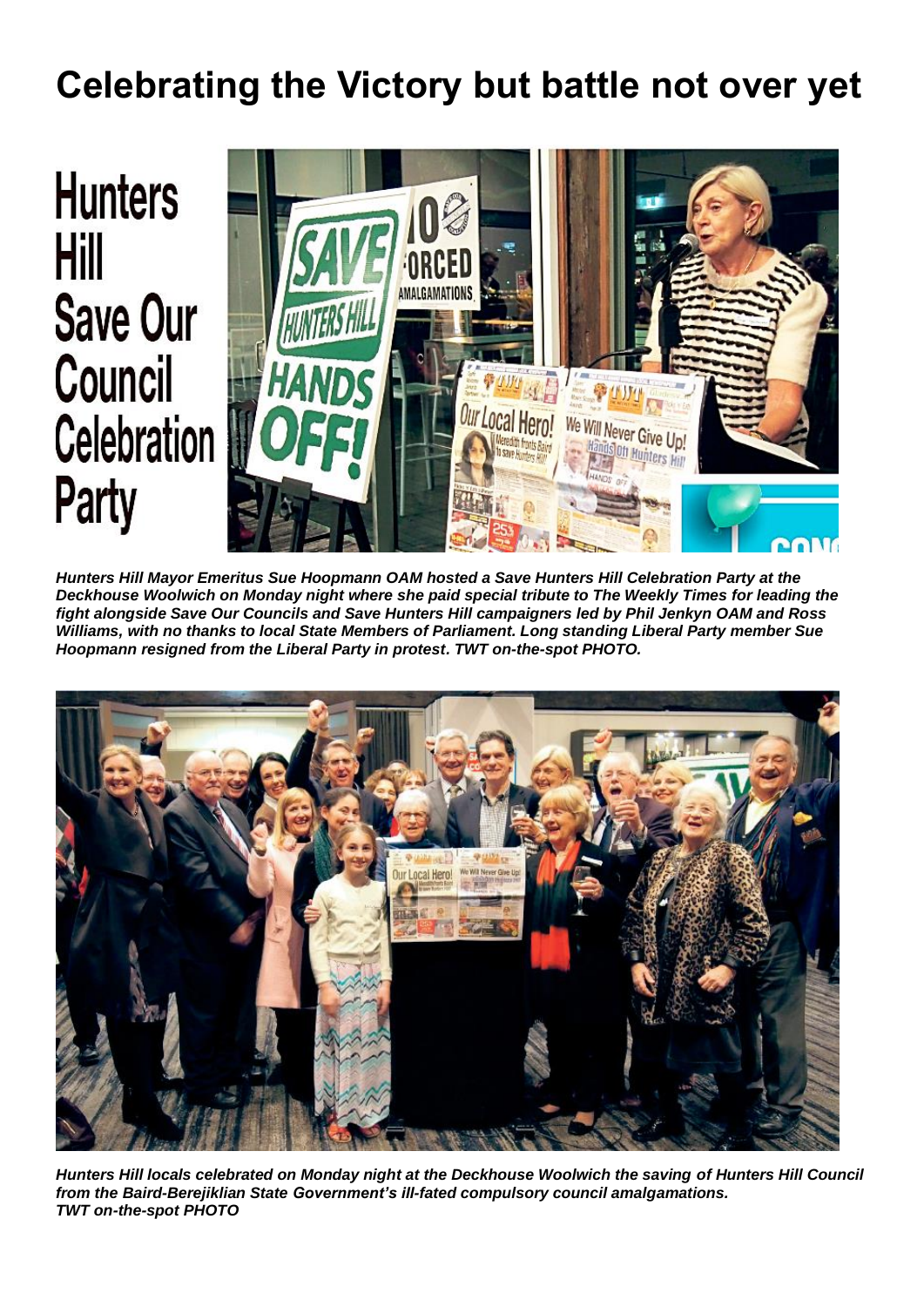# **The battle is not over yet**

The Liberal/National Party's policy of forced council amalgamations remains. Until legislation is in place requiring governments to have a mandatory plebiscite if a merger proposal is to be considered, the war has not been won.





 *Phil Jenkyn OAM at the Deckhouse 28 Aug 17 Mayor Richard Quinn at the Deckhouse 28 Aug 17*

Courtesy The Weekly Times 30 August 2017

# **HUNTERS HILL CELEBRATES 'OUR GREATEST VICTORY' AT THE DECKHOUSE 28 AUGUST 2017**

# **1. THANK YOU MAYOR AND COUNCILLORS**

Sue Hoopmann OAM former Hunters Hill Mayor at the Deckhouse 28 August 2017 "Thank you to our Mayor Richard Quinn, and to our Deputy Mayors over time Meredith Sheil, Justine McLaughlin and Mark Bennett" – video 3.51

[https://www.facebook.com/aurelia.roman.566/videos/vb.100006307598120/2026172790936288/?type=2](https://www.facebook.com/aurelia.roman.566/videos/vb.100006307598120/2026172790936288/?type=2&theater) [&theater](https://www.facebook.com/aurelia.roman.566/videos/vb.100006307598120/2026172790936288/?type=2&theater)

### **2. THANK YOU TO PHIL JENKYN OAM**

Sue Hoopmann OAM former Hunters Hill Mayor at the Deckhouse 28 August 2017 "No one else could have done what Phil has done" – video 1.20

[https://www.facebook.com/aurelia.roman.566/videos/vb.100006307598120/2026169930936574/?type=2](https://www.facebook.com/aurelia.roman.566/videos/vb.100006307598120/2026169930936574/?type=2&theater) [&theater](https://www.facebook.com/aurelia.roman.566/videos/vb.100006307598120/2026169930936574/?type=2&theater)

# **3. JOAN CROLL AO PROPOSES A NEW BATTLER**

Joan Croll AO one of the 'Battlers for Kellys Bush' at the Deckhouse 28 August 2017 "Phil you are now one of the battlers" – video 0.33

[https://www.facebook.com/aurelia.roman.566/videos/vb.100006307598120/2026169380936629/?type=2](https://www.facebook.com/aurelia.roman.566/videos/vb.100006307598120/2026169380936629/?type=2&theater) [&theater](https://www.facebook.com/aurelia.roman.566/videos/vb.100006307598120/2026169380936629/?type=2&theater)